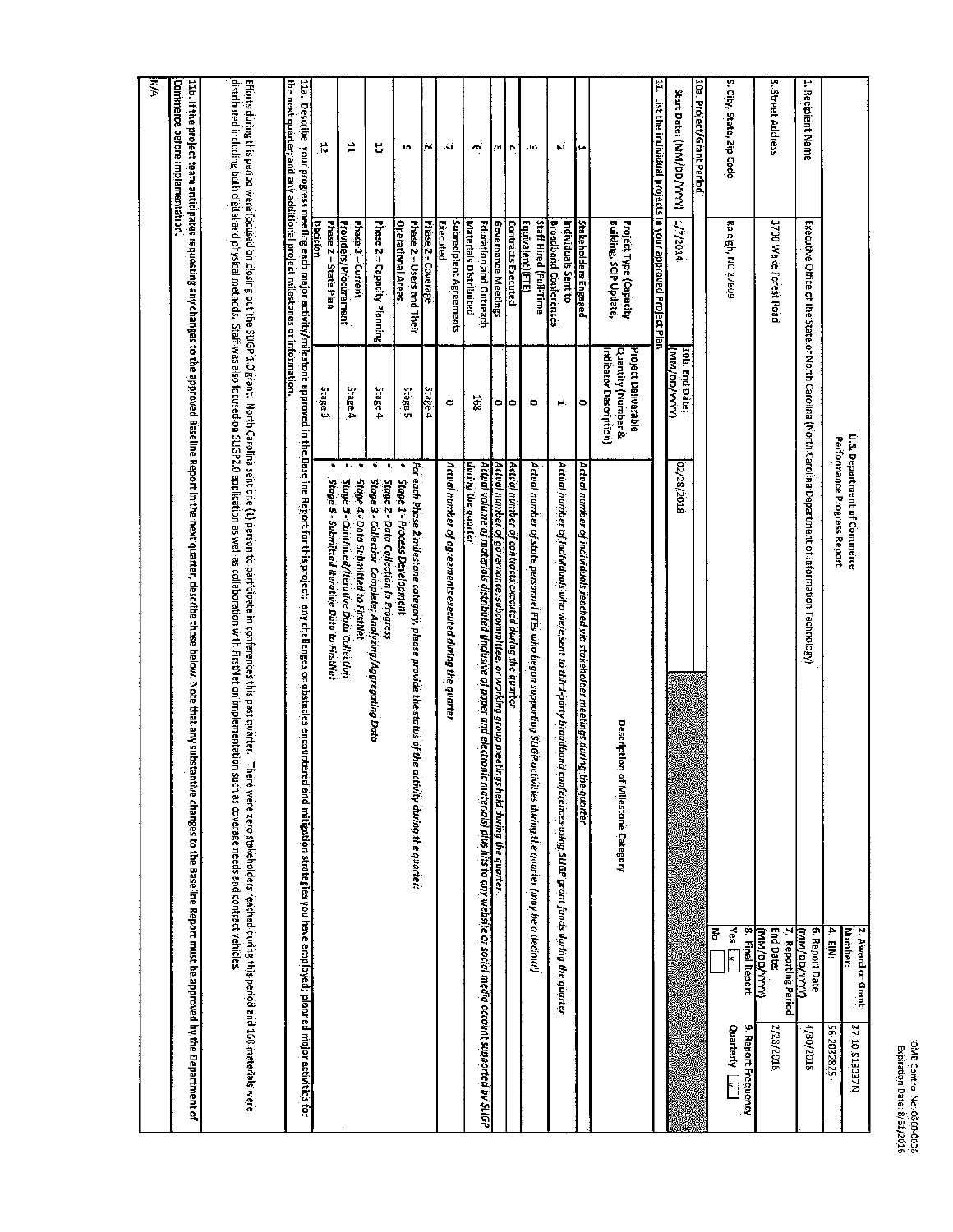| 11c. Provide any other information that would be useful to NTIA as it assesses this project's progress.                                                             |                                                                                                           |                                                                                                                                       |                                                                                              |                                                                                                                            |                               |             |                 |                                         |                                           |
|---------------------------------------------------------------------------------------------------------------------------------------------------------------------|-----------------------------------------------------------------------------------------------------------|---------------------------------------------------------------------------------------------------------------------------------------|----------------------------------------------------------------------------------------------|----------------------------------------------------------------------------------------------------------------------------|-------------------------------|-------------|-----------------|-----------------------------------------|-------------------------------------------|
| M/A                                                                                                                                                                 |                                                                                                           |                                                                                                                                       |                                                                                              |                                                                                                                            |                               |             |                 |                                         |                                           |
| .11d. Describe any success stories or best practices you have identified. Please be as specific as possible.                                                        |                                                                                                           |                                                                                                                                       |                                                                                              |                                                                                                                            |                               |             |                 |                                         |                                           |
| [N/A                                                                                                                                                                |                                                                                                           |                                                                                                                                       |                                                                                              |                                                                                                                            |                               |             |                 |                                         |                                           |
| 12. Personnel                                                                                                                                                       |                                                                                                           |                                                                                                                                       |                                                                                              |                                                                                                                            |                               |             |                 |                                         |                                           |
| 12a. If the project is not fully staffed, describe how any lack of staffing may impact the project's time line and when the project will be fully staffed.          |                                                                                                           |                                                                                                                                       |                                                                                              |                                                                                                                            |                               |             |                 |                                         |                                           |
| N/A                                                                                                                                                                 |                                                                                                           |                                                                                                                                       |                                                                                              |                                                                                                                            |                               |             |                 |                                         |                                           |
| 12b. Staffing Table - Please include all staff that have contributed time to the project. Please do not remove individuals from this table.<br>Project (s) Assigned |                                                                                                           |                                                                                                                                       |                                                                                              |                                                                                                                            |                               |             |                 |                                         |                                           |
| Job Title                                                                                                                                                           | FTE%                                                                                                      |                                                                                                                                       |                                                                                              |                                                                                                                            |                               |             |                 |                                         | Change                                    |
| IT Project Program Manager<br>(FirstNetNC Director/SPOC)                                                                                                            | 100                                                                                                       |                                                                                                                                       |                                                                                              | (federal) Overall responsibility for SLIGP and FirstNetNC effort, including SPOC duties                                    |                               |             |                 |                                         |                                           |
| Networking Specialist<br>(Technical Consultant,<br>FirstNetNC)                                                                                                      | 0                                                                                                         |                                                                                                                                       |                                                                                              | (federal) Supports FirstNetNC with focus on technical questions/opportunities with responders, vendors, potential partners |                               |             |                 |                                         |                                           |
| Networking Specialist<br>(Assistant Director, FirstNetNC)                                                                                                           | 0                                                                                                         |                                                                                                                                       |                                                                                              | (federal) Supports FirstNetNC / oversees Education and Outreach with first responders and other stakeholders               |                               |             |                 |                                         | 100%                                      |
| Information & Communications<br>Specialist III (Dir. of Comms,<br>Digital Infrastructure)                                                                           | 0                                                                                                         |                                                                                                                                       | (federal) Development/responsibility for all media and communications materials/coordination |                                                                                                                            |                               |             |                 |                                         |                                           |
| Administrative Assistant I<br>(Administrative Assistant,<br>Digital Infrastructure)                                                                                 | 0                                                                                                         | (federal) Administrative support to FirstNetNC staff, including travel                                                                |                                                                                              |                                                                                                                            |                               |             |                 |                                         |                                           |
| IT Director (Executive Director,<br>Digital Infrastructure)                                                                                                         | 0                                                                                                         | (federal) Oversight of Digital Infrastructure team. Coordination/strategy between FirstNetNC, Broadband Infrastructure Office and DIT |                                                                                              |                                                                                                                            |                               |             |                 |                                         |                                           |
| IT Manager (Program<br>Management Specialist)                                                                                                                       | 0                                                                                                         |                                                                                                                                       |                                                                                              | (federal) Supports FirstNetNC with focus on Program Management and Budget responsibilities:                                |                               |             |                 |                                         |                                           |
| Industrial Development Rep<br>Grants Management<br>Specialist)                                                                                                      | 50                                                                                                        |                                                                                                                                       | (federal) Supports FirstNetNC with focus on Program Management and Budget responsibilities   |                                                                                                                            |                               |             |                 |                                         |                                           |
| 13. Subcontracts (Vendors and/or Subreciplents)                                                                                                                     |                                                                                                           |                                                                                                                                       |                                                                                              |                                                                                                                            |                               |             |                 |                                         |                                           |
| 13a. Subcontracts Table – include all subcontractors. The totals from this table must equal the "Subcontracts Total" in Question 14f.                               |                                                                                                           |                                                                                                                                       |                                                                                              |                                                                                                                            |                               |             |                 |                                         |                                           |
| Name                                                                                                                                                                | <b>Subcontract Purpose</b>                                                                                |                                                                                                                                       | Type<br>(Veridor/Subrec.)                                                                    | RFP/RFQ.Issued {Y/N}                                                                                                       | Contract<br>Executed<br>(Y/N) | Start Date  | <b>End Date</b> | <b>Total Federal Funds</b><br>Allocated | <b>Total Matching Funds.</b><br>Allocated |
| GIS-DIT                                                                                                                                                             | Planning, GIS, Consultation                                                                               |                                                                                                                                       | State Service                                                                                | Y                                                                                                                          | Y                             | 1/Jul/2014  | 30/Jan/2018     | \$46,460.00                             |                                           |
| Research Analyst - DOC                                                                                                                                              | Data analysis, research, consultation-                                                                    |                                                                                                                                       | <b>State Service</b>                                                                         | ¥                                                                                                                          | Y                             | 27/Jun/2016 | 30/Jun/2017     |                                         | \$20,000.00                               |
| Outreach/Data <sup>.</sup><br>Collection/Inventory                                                                                                                  | Contractors - education, outreach, data collection, &<br>Inventory                                        |                                                                                                                                       | State Service &<br>Vendor                                                                    | Ŋ.                                                                                                                         | Y                             | 1/Jul/2014  | 30/Jan/2018     | \$160,126.60                            | \$25,888.28                               |
| <b>Hosting Services</b>                                                                                                                                             |                                                                                                           |                                                                                                                                       | State Service                                                                                | Y                                                                                                                          | Y                             | 1/Jul/2015  | 30/Jan/2018     | \$40,500.00                             |                                           |
| Conferences                                                                                                                                                         | Education & staff development                                                                             | Database, webpage development & maintenance.                                                                                          |                                                                                              | ý                                                                                                                          | Y                             | 1/Jul/2015  | 30/Jan/2018     | \$143,300.00                            |                                           |
| Administrative Support                                                                                                                                              | Administrative & Budget support                                                                           |                                                                                                                                       | Vendor<br>State Contract                                                                     | Y                                                                                                                          |                               | 7/1/2015    | 30/Jan/2018     | \$216,980.00                            | \$46,918.06                               |
| Local Cooperative Efforts                                                                                                                                           | State & Local<br>Y<br>7/1/2015<br>30/Jan/2018<br>Local government expenditures<br>Y<br>Government Service |                                                                                                                                       |                                                                                              |                                                                                                                            |                               |             |                 |                                         |                                           |